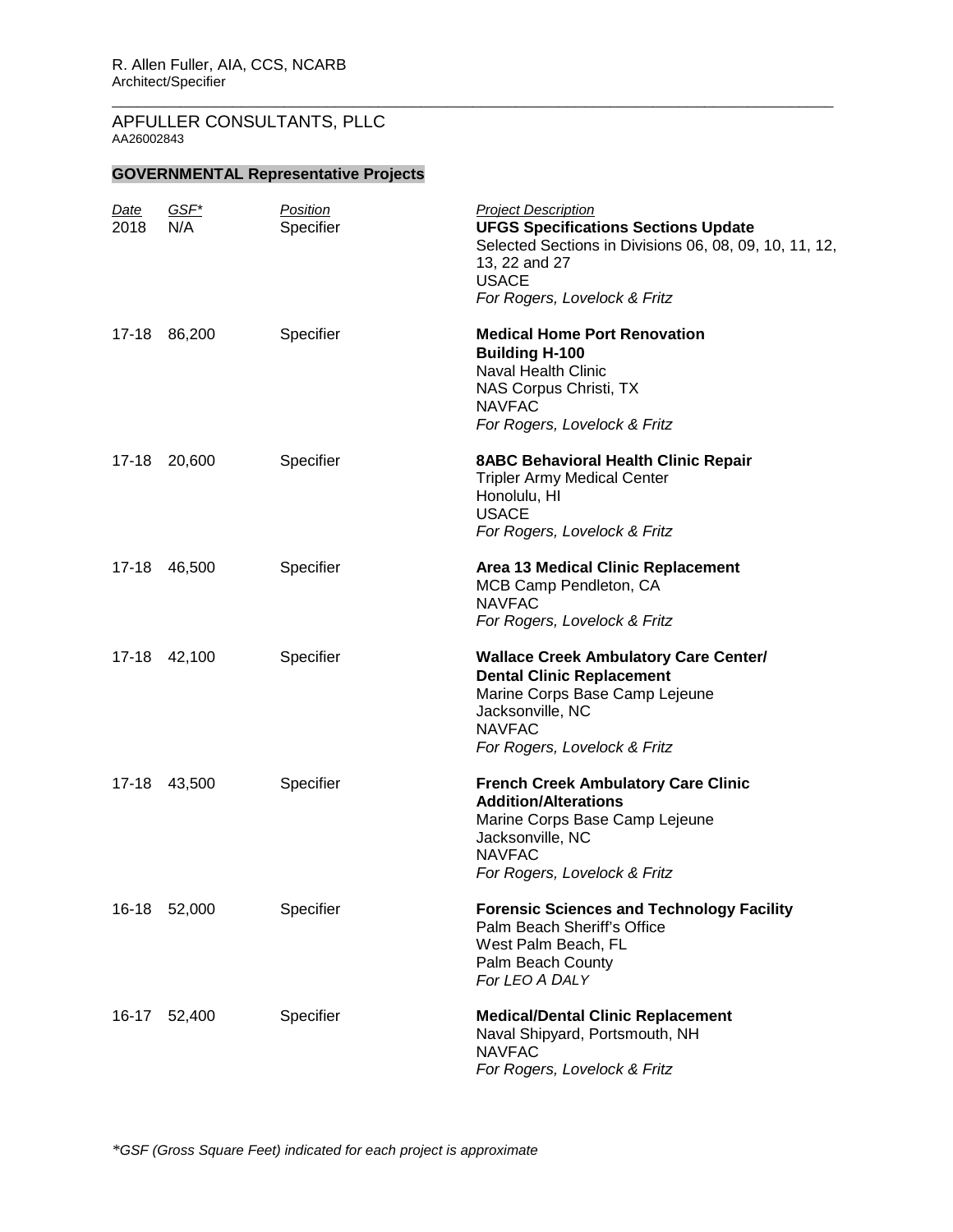# **GOVERNMENTAL Representative Projects**

| <u>Date</u><br>16-17 | GSF*<br>70,300 | Position<br>Specifier | <b>Project Description</b><br><b>Dental Clinic Replacement</b><br>Marine Corps Base Camp Lejeune<br>Jacksonville, NC<br><b>NAVFAC</b><br>For Rogers, Lovelock & Fritz            |
|----------------------|----------------|-----------------------|----------------------------------------------------------------------------------------------------------------------------------------------------------------------------------|
| 16-17                | 114,200        | Specifier             | Ardie R. Copas State Veterans' Nursing Home<br>City of Port St. Lucie, FL<br><b>FDVA</b><br>For Rogers, Lovelock & Fritz                                                         |
| 2015                 | 111,900        | Peer Reviewer         | Peer Review - Medical/Dental Clinic<br>Replacement<br>Cannon Air Force Base, Clovis, New Mexico<br><b>USACE</b><br>For Rogers, Lovelock & Fritz                                  |
| 2014                 | 144,500        | Peer Reviewer         | Peer Review - Hospital Modernization<br>Keesler Air Force Base, Biloxi, MS<br><b>USACE</b><br>For Rogers, Lovelock & Fritz                                                       |
| 2014                 | 16,000         | <b>QA Reviewer</b>    | <b>Osborne Dental Clinic Additions/Alterations</b><br><b>Building 460</b><br>Marine Corps Base Camp Lejeune<br>Jacksonville, NC<br><b>NAVFAC</b><br>For Rogers, Lovelock & Fritz |
| 11-13                | 102,000        | Specifier             | <b>Health Clinic Replacement</b><br>US Naval Academy, Annapolis, MD<br><b>NAVFAC</b><br>For Rogers, Lovelock & Fritz                                                             |
| 12-13                | 89,000         | Specifier             | <b>Unaccompanied Enlisted Personnel Housing</b><br>(UEPH)<br>Vicenza, Italy<br><b>NAVFAC</b><br>For Rogers, Lovelock & Fritz                                                     |
| 10-12                | 216,000        | Specifier             | Ft. Irwin Replacement Hospital<br>Ft. Irwin, Barstow, CA<br><b>USACE</b><br>For Rogers, Lovelock & Fritz                                                                         |

\_\_\_\_\_\_\_\_\_\_\_\_\_\_\_\_\_\_\_\_\_\_\_\_\_\_\_\_\_\_\_\_\_\_\_\_\_\_\_\_\_\_\_\_\_\_\_\_\_\_\_\_\_\_\_\_\_\_\_\_\_\_\_\_\_\_\_\_\_\_\_\_\_\_\_\_\_\_\_\_\_\_\_\_

Page 2 of 5

*\*GSF (Gross Square Feet) indicated for each project is approximate*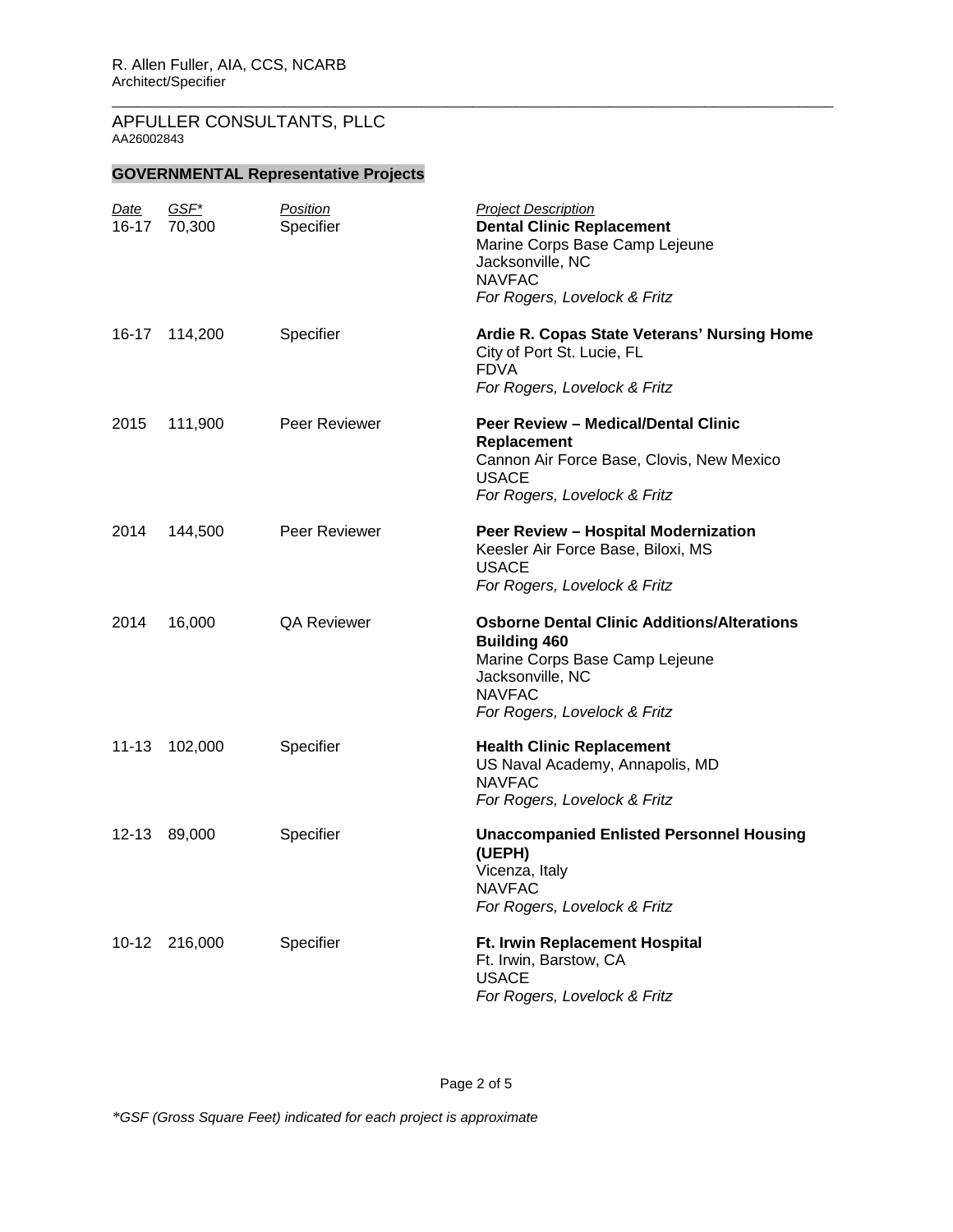## **GOVERNMENTAL Representative Projects**

| Date<br>$10 - 12$ | GSF*<br>345,000 | Position<br>Specifier | <b>Project Description</b><br><b>Andrews Ambulatory Care Center</b><br>Prince George's County, MD<br><b>NAVFAC</b><br>For Rogers, Lovelock & Fritz    |
|-------------------|-----------------|-----------------------|-------------------------------------------------------------------------------------------------------------------------------------------------------|
| $10 - 12$         | 27,000          | Specifier             | <b>Andrews Dental Clinic Replacement</b><br>Prince George's County, MD<br><b>NAVFAC</b><br>For Rogers, Lovelock & Fritz                               |
| $09-11$           | 552,000         | Specifier (Interior)  | <b>Irwin Army Community Hospital</b><br>Ft. Riley, KS<br><b>USACE</b><br>For Rogers, Lovelock & Fritz (Joint Venture)                                 |
| $09-11$           | 1,200,000       | Specifier (Exterior)  | <b>New VA Medical Center</b><br>Orlando, FL<br><b>Veterans Administration</b><br>For Rogers, Lovelock & Fritz (Joint Venture)                         |
| 08-09             | 142,000         | Specifier             | <b>Keesler BRAC ADAL Community Hospital</b><br><b>Addition</b><br>Keesler Air Force Base, Biloxi, MS<br><b>NAVFAC</b><br>For Rogers, Lovelock & Fritz |
| 08-09             | 61,000          | Specifier             | <b>Aircraft Hanger Maintenance and Operations</b><br><b>Complex</b><br>Sigonella, Sicily, Italy<br><b>NAVFAC</b><br>For Rogers, Lovelock & Fritz      |

\_\_\_\_\_\_\_\_\_\_\_\_\_\_\_\_\_\_\_\_\_\_\_\_\_\_\_\_\_\_\_\_\_\_\_\_\_\_\_\_\_\_\_\_\_\_\_\_\_\_\_\_\_\_\_\_\_\_\_\_\_\_\_\_\_\_\_\_\_\_\_\_\_\_\_\_\_\_\_\_\_\_\_\_

## **COMMERCIAL Representative Projects**

| Date<br>2016 | GSF*<br>166,200 | Position<br>Specifier | <b>Project Description</b><br><b>WPMH North Pavilion Expansion and</b><br><b>Renovation</b><br>Winter Park, FL<br>Florida Hospital (AHS)<br>For Rogers, Lovelock & Fritz |
|--------------|-----------------|-----------------------|--------------------------------------------------------------------------------------------------------------------------------------------------------------------------|
| 2016         | 20,000          | Specifier             | <b>WPMH CEP Renovation and Addition</b><br>Winter Park, FL<br>Florida Hospital (AHS)<br>For Rogers, Lovelock & Fritz                                                     |

Page 3 of 5

*\*GSF (Gross Square Feet) indicated for each project is approximate*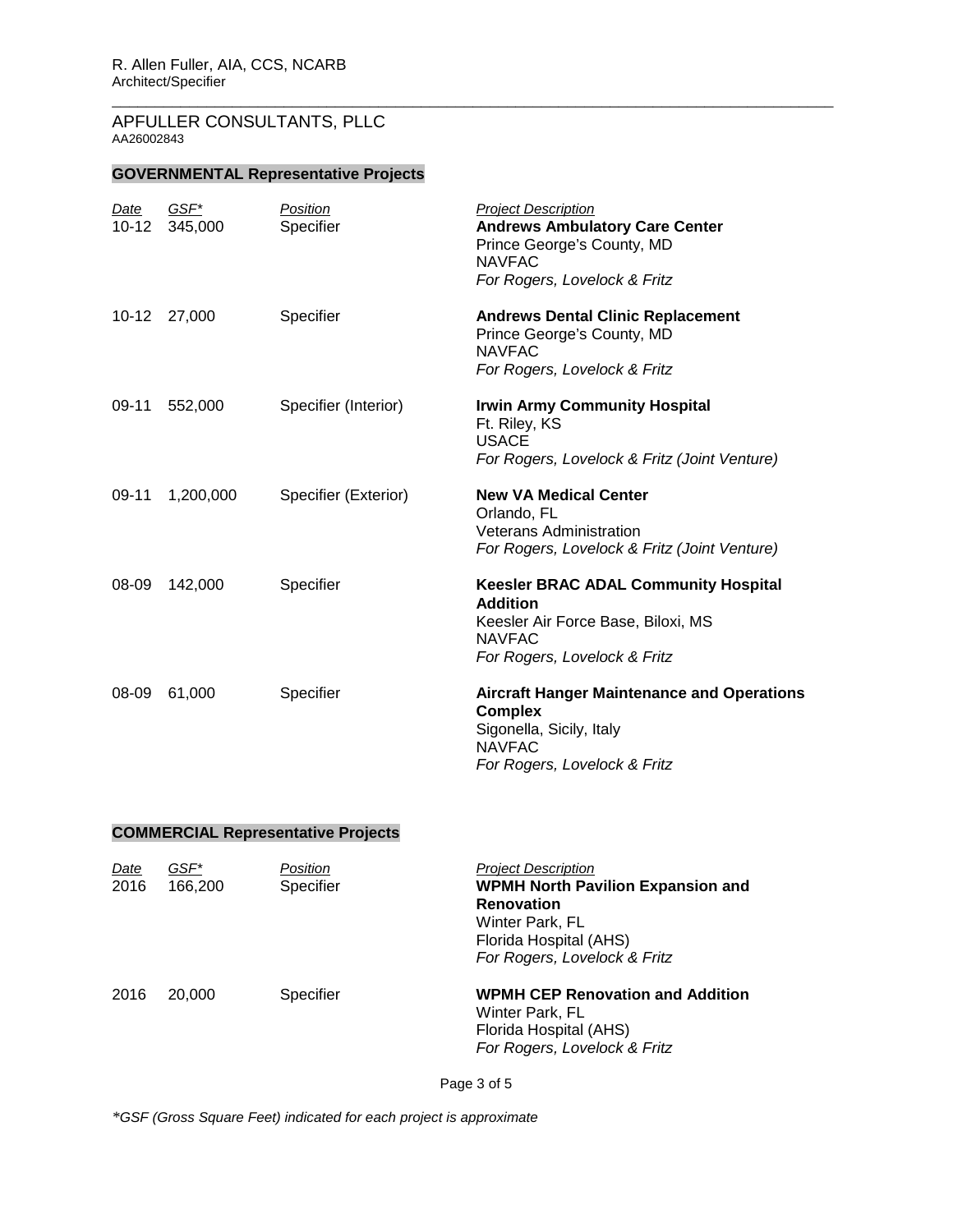## **COMMERCIAL Representative Projects**

| <u>Date</u><br>2016 | $GSF^*$<br>99,500 | Position<br>Specifier | <b>Project Description</b><br><b>Four Seasons Resort</b><br>Palm Beach, FL<br>For LEO A DALY                                                                |
|---------------------|-------------------|-----------------------|-------------------------------------------------------------------------------------------------------------------------------------------------------------|
| 2015                | 59,500            | Specifier             | <b>Summerport Medical Office Building/Ambulatory</b><br><b>Care Center</b><br>Orange County, Florida<br>Orlando Health<br>For Rogers, Lovelock & Fritz      |
| 14-15               | 122,800           | Specifier             | HCH Additions and Renovations to CEP, Patient<br><b>Tower and Emergency Department</b><br>Ocoee, FL<br>Orlando Health<br>For Rogers, Lovelock & Fritz       |
| 2014                | 1,000             | Specifier             | <b>Addition for Palceskis</b><br>Temple Grove, Winter Park, FL<br>For Jack Rogers                                                                           |
| 2014                | 20,000            | <b>QA Reviewer</b>    | <b>WPMH Relocation and Expansion of Imaging</b><br>and Cardiovascular Services<br>Winter Park, FL<br>Florida Hospital (AHS)<br>For Rogers, Lovelock & Fritz |
| 2012                | 25,000            | Specifier             | <b>Museum of Arts and Sciences Expansion for</b><br><b>Florida Art Collection</b><br>Daytona Beach, FL<br>For Rogers, Lovelock & Fritz                      |
| 2011                | 16,000            | Specifier             | <b>MD Anderson Proton Therapy Pavilion</b><br>Orlando, FL<br>Orlando Health<br>For Rogers, Lovelock & Fritz                                                 |
| 2010                | 108,000           | Specifier             | <b>WPMH Women's Pavilion Expansion Tower</b><br>Winter Park, FL<br>Florida Hospital (AHS)<br>For Rogers, Lovelock & Fritz                                   |
| 2009                | 12,000            | Specifier             | <b>Morse Museum of American Art Addition</b><br>Winter Park, FL<br>For Rogers, Lovelock & Fritz                                                             |

\_\_\_\_\_\_\_\_\_\_\_\_\_\_\_\_\_\_\_\_\_\_\_\_\_\_\_\_\_\_\_\_\_\_\_\_\_\_\_\_\_\_\_\_\_\_\_\_\_\_\_\_\_\_\_\_\_\_\_\_\_\_\_\_\_\_\_\_\_\_\_\_\_\_\_\_\_\_\_\_\_\_\_\_

Page 4 of 5

*\*GSF (Gross Square Feet) indicated for each project is approximate*